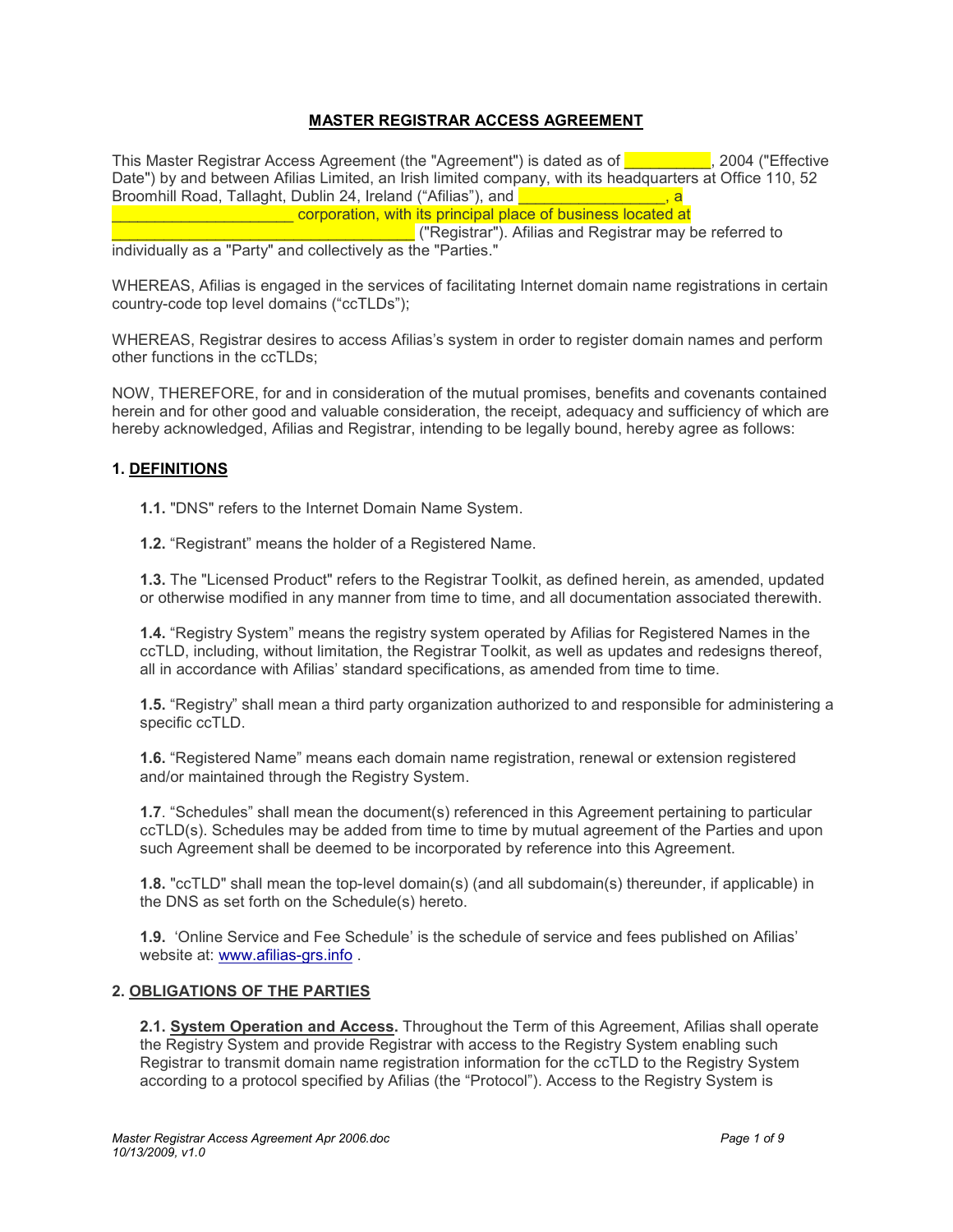conditioned upon Registrar achieving and maintaining all technical and other certifications required by Afilias and Registry.

**2.2. Delivery of Registrar Toolkit.** Within 60 days after the Effective Date, Afilias shall provide to Registrar reference client software, with documentation, that will enable Registrar to develop its respective systems to submit registrations of domain names through the Registry System for the ccTLD (the "Registrar Toolkit").

**2.3. Data Submission Requirements and Data Maintenance.** As part of its registration of domain names in the ccTLD during the Term, Registrar shall ensure that all Registrants submit the data elements required by Afilias and the Registry using the Protocol concerning domain name registrations processed through the Registry System ("Data Elements"). In addition to the foregoing, Registrar shall maintain its own customer data. Registrars shall not provide identical Registrargenerated <authinfo> codes for domain names registered by different Registrants with the same Registrar. Afilias in its sole discretion may choose to modify <authinfo> codes for a given domain and shall notify the sponsoring registrar of such modifications via EPP compliant mechanisms (i.e. EPP<poll> or EPP<domain:Info>). Documentation of these mechanisms shall be included in the Registrar toolkit provided by Afilias. The Registrar shall be required to provide the Registrant with timely access to the authorization code along with the ability to modify the authorization code. Registrar shall respond to any inquiry by a Registrant regarding access and/or modification within 10 days. Failure of Registrar to timely respond to a Registrant authorization code inquiry shall constitute an incurable material breach of this Agreement.

**2.4. License.** Registrar grants Afilias a non-exclusive irrevocable right and license to use the Data Elements for the purposes of operating the registry for each applicable ccTLD and performing Afilias' obligations under this Agreement, and for all other purposes related to Afilias' business and operations. Registrar acknowledges and agrees that such Data Elements shall be transmitted to the Registry for each applicable ccTLD.

**2.5. Additional Registrar Obligations.** As a condition of Afilias providing Registrar with access to the System, Registrar agrees to the following terms:

**2.5.1. Secure Connection.** Registrar agrees to develop and employ in its domain name registration business all necessary technology and restrictions to ensure that its connection to the Registry System is secure. All data exchanged between Registrar's system and the Registry System shall be protected to avoid unintended disclosure of information. Each Protocol session shall be authenticated and encrypted as specified by Afilias. Registrar agrees that it shall disclose any password provided by Afilias only to its employees with a need to know. Registrar agrees to notify Afilias within four hours of learning that any such password has been compromised in any way or if the digital certificate or encryption key used for secure communication with Afilias has been revoked by the issuing Certification Authority or compromised in any way.

**2.5.2. Domain Name Lookup Capability.** Registrar agrees to employ in its domain name registration business Afilias' domain name lookup capability to determine if a requested domain name is available or currently unavailable for registration.

**2.5.3. Compliance with Terms, Conditions Restrictions and Requirements.** Registrar agrees to comply with the terms, conditions, restrictions and requirements referenced on the applicable Schedules as may be amended from time to time. Further, Registrar agrees to comply with terms and conditions (or amendments and modifications thereto) required by each applicable Registry in connection with any of the services provided hereunder. Such policies shall be found at the website of each Registry. For Registrar convenience, the current URLs for such websites are listed on the Schedules. Although this information is believed to be correct, it is not guaranteed, and Registrar is solely responsible for ascertaining the contents of any such policies and any amendments or modifications thereto. Such Registry policies shall be binding to the extent not inconsistent with the terms and conditions set forth herein. Registrar agrees that, by continuing to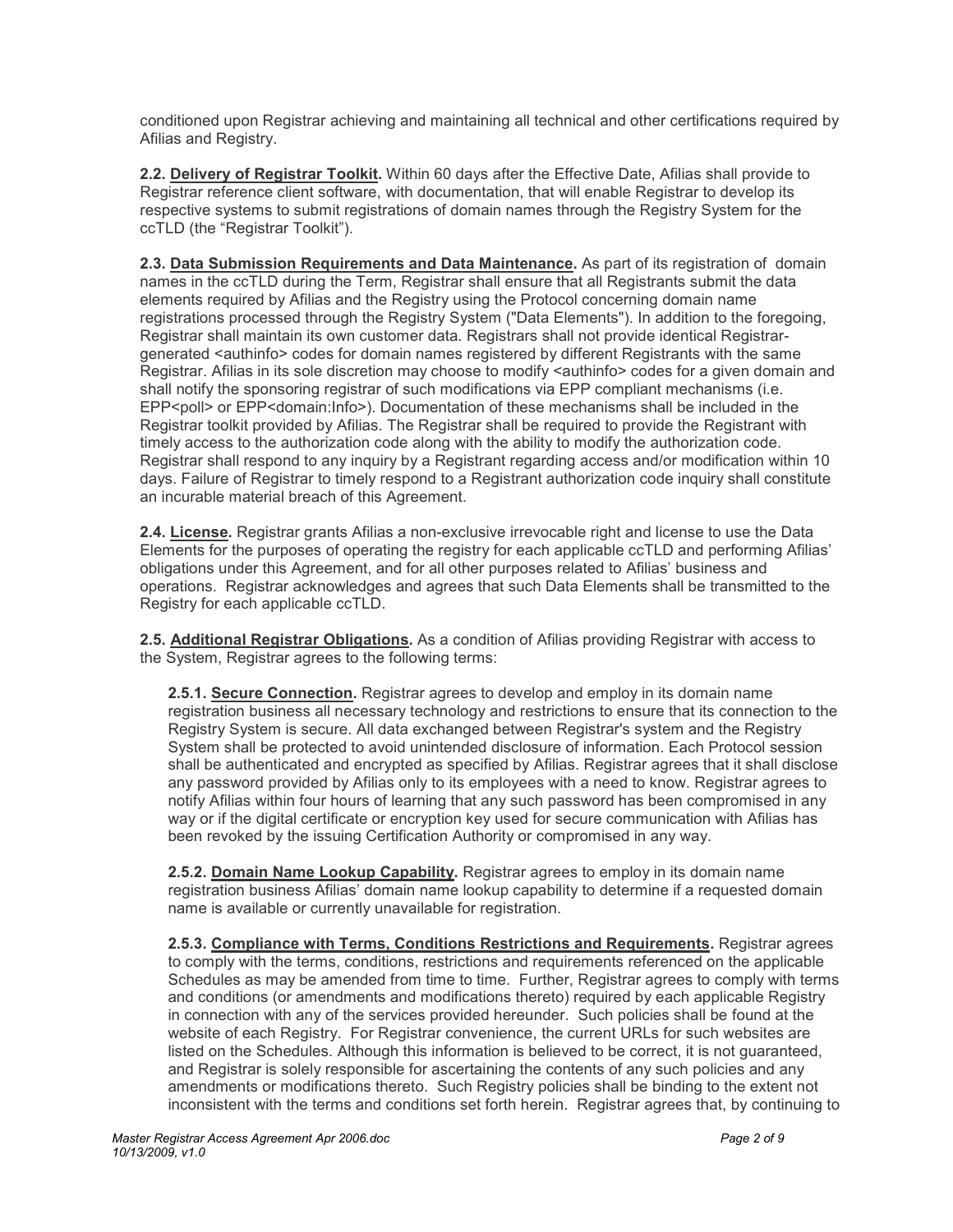access the System or otherwise place orders for services provided hereunder after amendments or modifications to the applicable Registry policies become effective, Registrar has agreed to such amendments or modifications. Registrar agrees that if it does not agree to any such amendment or modification, it may terminate this Agreement, in whole or with respect to the specific ccTLD, in accordance with the termination provisions set forth below. Neither Afilias nor any Registry will refund any fees paid by Registrar upon such termination. Registrar represents and warrants that any order it submits for Registrations or other services provided hereunder shall be compliant with all applicable Registry policies, terms and conditions. Further, Registrar agrees to comply with all terms, conditions, restrictions or requirements established by Afilias from time to time, including without limitation any designed to ensure sound operation of the Registry System.

**2.5.4. Resolution of Technical Problems.** Registrar agrees to employ necessary employees, contractors, or agents with sufficient technical training and experience to respond to and fix all technical problems concerning the use of the Protocol and the APIs in conjunction with Registrar's systems. Registrar agrees that in the event of significant degradation of the Registry System or other emergency, Afilias may, in its sole discretion, temporarily suspend access to the Registry System**.**

**2.5.5 Registry Policies Applicable to Registrants.** Registrar shall require each Registrant to accept the applicable Registry's domain name policies applicable to domain name registrations as specified in the Schedules or as may be otherwise specified by Registry from time to time. Registrar shall make such policies available to Registrants on its web site.

**2.5.6. Indemnification Required of Registrants.** Registrar shall require each Registrant of a domain name in the ccTLD to indemnify, defend and hold harmless Afilias and each applicable Registry, their subsidiaries, affiliates, subcontractors and agents, and the respective directors, officers, employees, affiliates and agents of each of them, from and against any and all claims, damages, liabilities, costs and expenses, including reasonable legal fees and expenses arising out of or relating to such Registrant's domain name registration or the use of any domain names registered in the ccTLD by or on behalf of such Registrant.

**2.5.7. Prohibited Conduct.** Registrar agrees to employ the necessary measures to prevent its access to the Registry System granted hereunder from being used for (i) the transmission of unsolicited e-mail to entities other than Registrar's Registrants; (ii) high volume, automated, electronic processes that apply to Afilias for large numbers of domain names; or (iii) high volume, automated, electronic, repetitive queries for the purpose of extracting data.

**2.5.8. Time.** Registrar agrees that in the event of any dispute concerning the time of the entry of a domain name registration into the Registry System, the time shown in Afilias' records shall control.

**2.5.9. Rights in Data**. Registrar shall not be entitled to claim any intellectual property rights in data supplied to the Registry System.

### **3. LICENSE**

**3.1. License Grant.** Subject to the terms and conditions of this Agreement, Afilias hereby grants Registrar a non-exclusive, non-transferable, worldwide limited license to use for the Term and purposes of this Agreement the Licensed Product to facilitate domain name registration services in the ccTLD only and for no other purpose.

**3.2. Limitations on Use.** Notwithstanding any other provisions in this Agreement, except with the written consent of Afilias, Registrar shall not: (i) sublicense the Licensed Product or otherwise permit any use of the Licensed Product by or for the benefit of any party other than Registrar, (ii) publish, distribute or permit disclosure of the Licensed Product other than to employees, contractors, and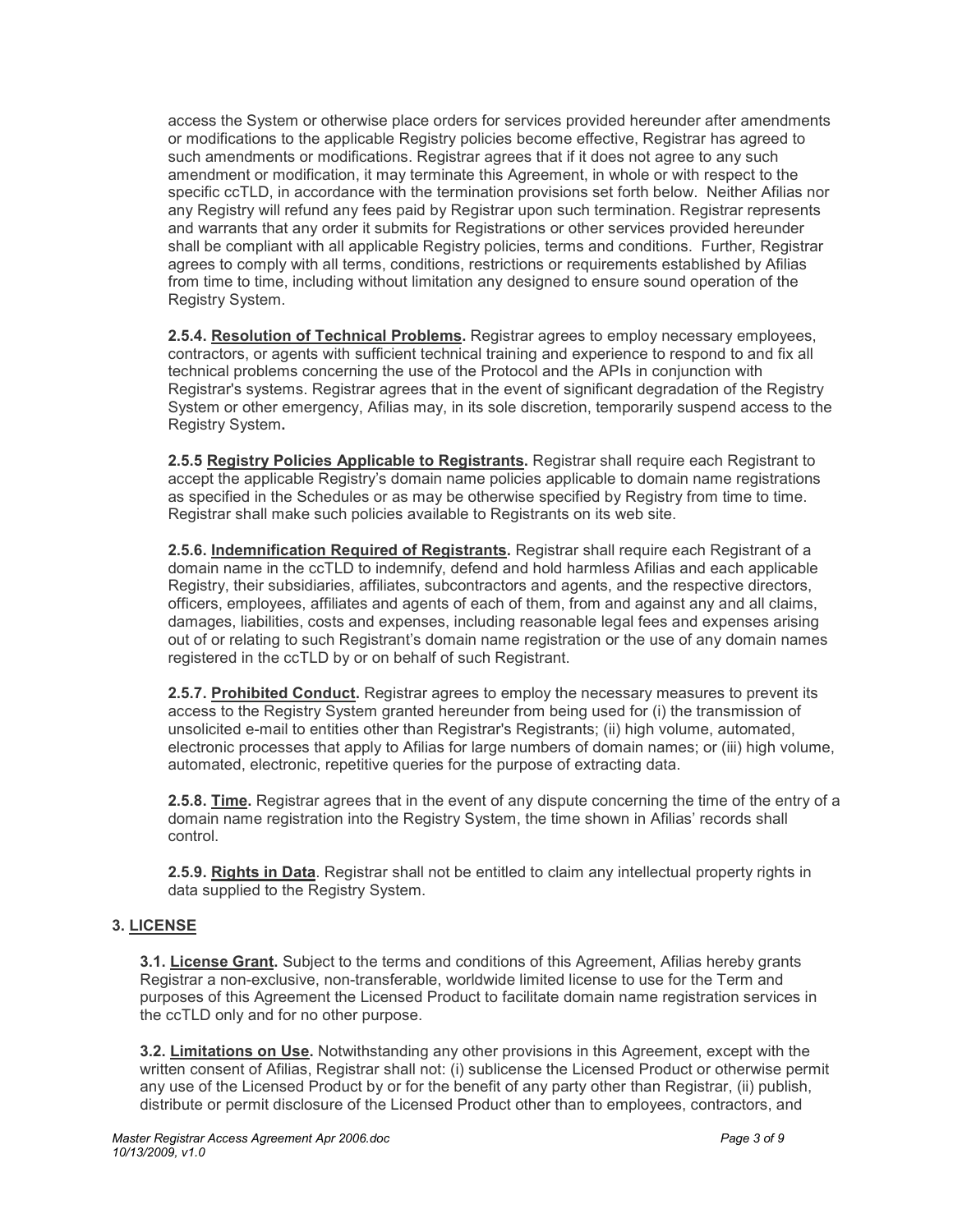agents of Registrar for use in Registrar's domain name registrar business, or (iii) decompile, reverse engineer, copy or re-engineer the Licensed Product. In no event shall Registrar use or permit use of the Licensed Product in violation of any national, regional, federal, state or local rule, regulation or law, or order of a court of competent jurisdiction, or for any unlawful purpose.

**3.3. Changes to Licensed Materials.** Afilias may from time to time make modifications to the Licensed Product licensed hereunder. Afilias will, to the extent reasonably possible, provide Registrar with at least thirty (30) days notice prior to the implementation of any material changes to the Licensed Product.

# **4. SUPPORT AND TECHNICAL SERVICES**

**4.1. Technical Support.** During the Term of this Agreement, Afilias agrees to provide Registrar with reasonable technical telephone and e-mail support to address engineering issues arising in connection with the System. Such support shall be provided in the English language during Afilias' scheduled ccTLD Technical Support hours.

**4.2. Customer Service Support.** During the Term of this Agreement, Afilias agrees to provide Registrar with reasonable telephone and e-mail customer service support to address non-technical issues relating to the System and its operation. Such support shall be provided in the English language during Afilias' scheduled ccTLD customer service hours.

**4.3. No Support for Registrants.** In no event shall Afilias be obligated to provide support for Registrants.

# **5. FEES**

**5.1. Registration Fees.** During the Term, Registrar agrees to pay Afilias the fees set forth on and in accordance with the service and fee schedule published in Afilias' "Online Service and Fee Schedule". Subject to any applicable grace periods, such fees shall be non-refundable unless otherwise expressly set forth on the Online Service and Fee Schedule. All fees are due immediately upon Registration, or provision of other services by Afilias, pursuant to a deposit account or other acceptable credit terms approved by Afilias. All payments shall be made in US dollars, and all taxes, duties, fees and other governmental charges of any kind (excluding taxes based on the net income of Afilias) shall be borne by Registrar and shall not be considered a part of, a deduction from, or an offset against the fees due to Afilias. Afilias may, in its sole discretion, modify the Online Service and Fee Schedule from time to time to accommodate new pricing or the addition, elimination and/or modification of services. Registrar agrees that the most recent version of the Online Service and Fee Schedule, when published, shall supersede all previous versions thereof as of the published effective date thereof (the "Schedule Effective Date"). Such Schedule Effective Date shall be at least 30 days after the publication date. Registrar agrees that it shall be bound by any new version of the Online Service and Fee Schedule as of the Schedule Effective Date; provided, however, that if Registrar does not wish to be bound thereby, Registrar may terminate this Agreement, in whole or with respect to the specific ccTLD affected by the modifications to the Online Service and Fee Schedule, by notifying Afilias in writing no later than the Schedule Effective Date.

**5.2. Non-Payment of Registration Fees.** Timely payment of fees owed to Afilias hereunder is a material condition of performance under this Agreement. If at any time during the term hereof Registrar's deposit account balance is fully depleted, or if Registrar breaches the conditions of any credit terms agreed to by Afilias, Afilias may stop accepting new registrations from Registrar and/or delete the domain names associated with any invoices not paid in full from the Registry System database and/or suspend Registrar's access to the Registry System.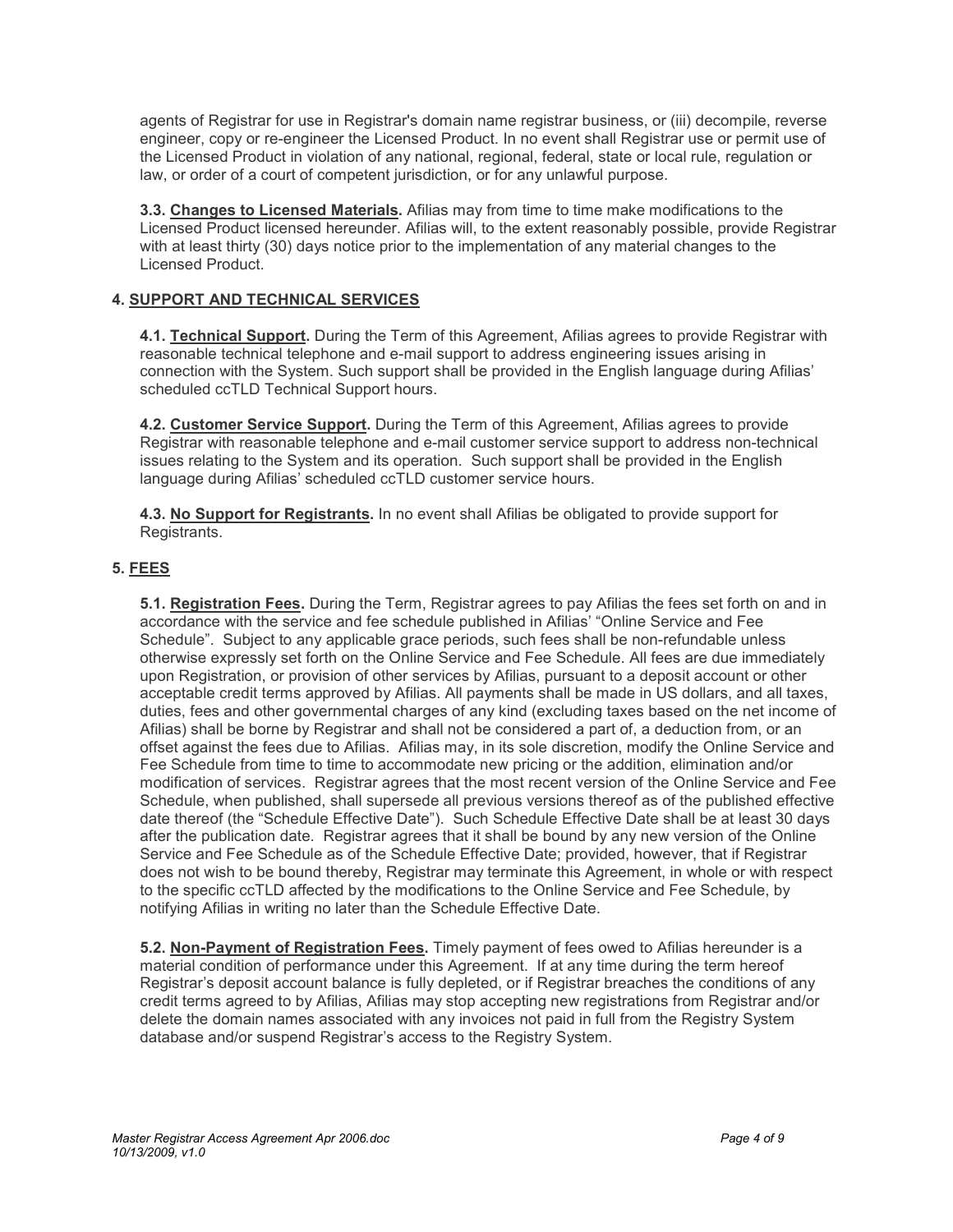### **6. TERM OF AGREEMENT AND TERMINATION.**

**6.1 Term of the Agreement.** The term of this Agreement shall commence on the Effective Date and shall continue until terminated by either Party in accordance with the terms of this Agreement.

**6.2 Termination For Cause**. In the event that either Party materially breaches any term of this Agreement including any of its representations and warranties hereunder and such breach is not cured within thirty (30) calendar days after written notice thereof is given by the other Party, then the non-breaching Party may, by giving written notice thereof to the other Party, terminate this Agreement as of the date specified in such notice of termination.

**6.3 Termination Upon Termination of Agreement with Registry.** This Agreement shall terminate immediately with respect to a specific ccTLD in the event Afilias' agreement with Registry for such ccTLD is terminated. Further, this Agreement shall terminate immediately with respect to a specific ccTLD in the event that Registrar's accreditation with such Registry terminates.

**6.4 Termination in the Event of Bankruptcy.** Either Party may terminate this Agreement if the other Party is adjudged bankrupt, or if proceedings are instituted by or against a Party seeking relief, reorganization or arrangement under any laws relating to bankruptcy, or seeking any assignment for the benefit of creditors, or seeking the appointment of a receiver, liquidator or trustee of a Party's property or assets or the liquidation, dissolution or winding up of a Party's business, and such proceedings are not dismissed within thirty (30) days of commencement.

**6.5 Termination for Convenience.** Either Party may terminate this Agreement in its entirety or with respect to a particular ccTLD for convenience upon not less than 90 days prior written notice to the other Party.

**6.7 Effect of Termination.** Immediately upon any expiration or termination of this Agreement, Registrar agrees, and hereby authorizes Afilias and Registry to take all actions required, to (i) transfer its sponsorship of domain name registrations to another licensed registrar, in compliance with any procedures established or approved by each Registry for which Registrar has agreed to accept domain name registrations, as appropriate, and (ii) either return to Afilias or certify to Afilias the destruction of all Licensed Products, data, software and documentation it has received under this Agreement.

**6.8 Registrant Notification**. In the event of breach or termination of this agreement, Afilias and the Registry reserve the right to immediately contact any and all Registrants to facilitate the orderly and stable transition of Registered Names to other accredited registrars.

**6.9 Survival.** In the event of termination of this Agreement, the following Sections shall survive: 2.4, 2.5, 5, 6.7, 6.8, 7, 8, 9 and 10. Neither Party shall be liable to the other for damages of any sort resulting solely from terminating this Agreement in accordance with its terms but each Party shall be liable for any damage arising from any breach by it of this Agreement.

# **7. LIMITATION OF LIABILITY.**

EXCEPT AS SET FORTH IN THIS AGREEMENT, REGISTRAR AGREES THAT NEITHER PROVIDER NOT ANY REGISTRY WILL BE LIABLE, UNDER ANY CIRCUMSTANCES, FOR ANY (a) SUSPENSION, LOSS, OR MODIFICATION OF ANY DOMAIN NAMES IN ANY ccTLD, (b) INTERRUPTION OF BUSINESS, (c) ACCESS DELAYS OR ACCESS INTERRUPTIONS TO THE SYSTEM, (d) DATA NON-DELIVERY, MIS-DELIVERY, CORRUPTION, DESTRUCTION OR OTHER MODIFICATION, (e) EVENTS BEYOND PROVIDER'S OR REGISTRY'S REASONABLE CONTROL. IN NO EVENT WILL PROVIDER OR ANY REGISTRY BE LIABLE TO REGISTRAR FOR ANY SPECIAL, INDIRECT, INCIDENTAL, PUNITIVE, EXEMPLARY OR CONSEQUENTIAL DAMAGES, OR ANY DAMAGES RESULTING FROM LOSS OF PROFITS, ARISING OUT OF OR IN CONNECTION WITH THIS AGREEMENT, EVEN IF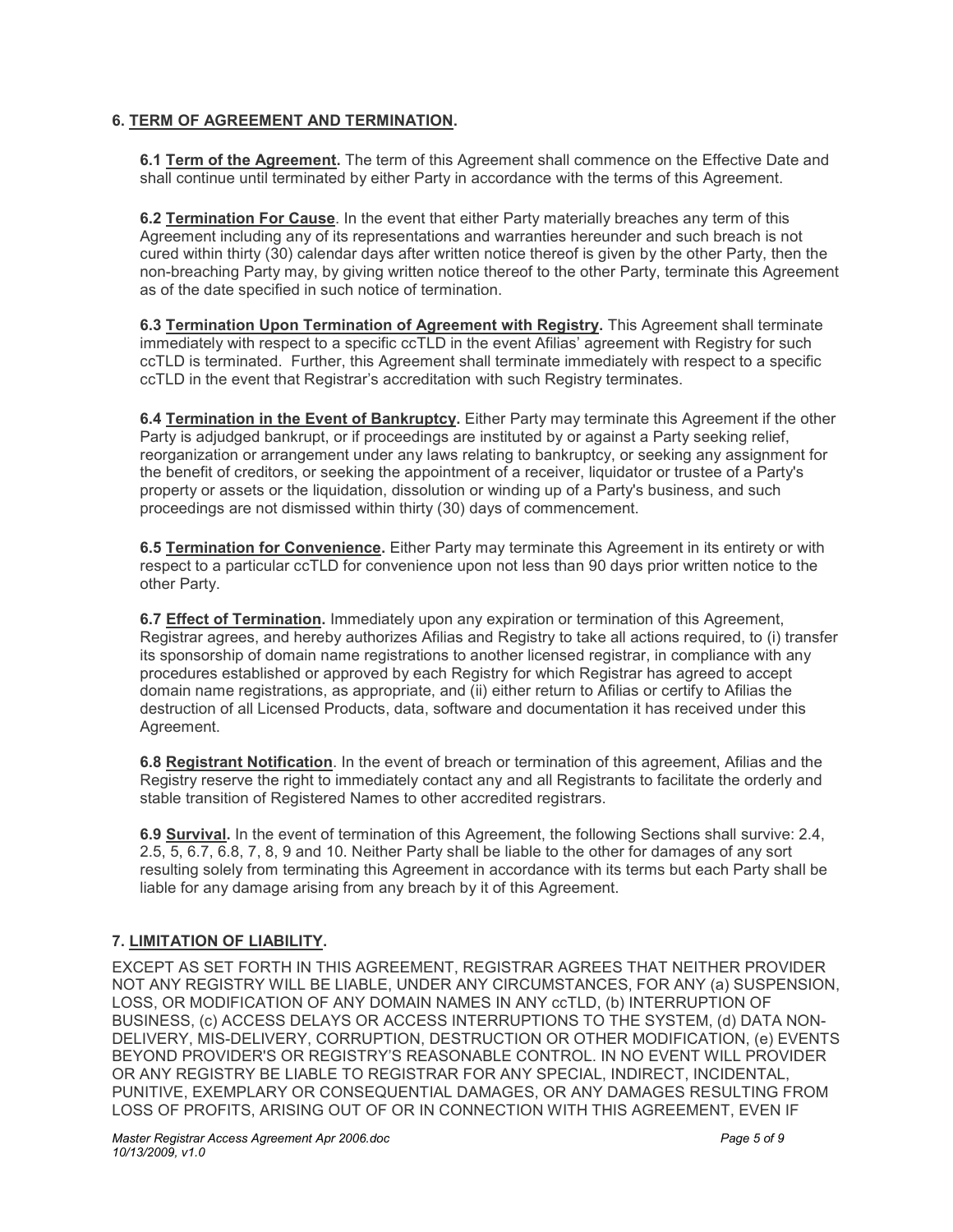PROVIDER OR ANY REGISTRY HAS BEEN ADVISED OF THE POSSIBILITY OF SUCH DAMAGES. IN NO EVENT SHALL THE MAXIMUM AGGREGATE LIABILITY OF AFILIAS AND ALL REGISTRIES EXCEED THE TOTAL AMOUNT PAID BY REGISTRAR HEREUNDER DURING THE SIXTY (60) DAY PERIOD THAT IMMEDIATELY PRECEDES THE ACT THAT GAVE RISE TO SUCH LIABILITY. BECAUSE SOME STATES DO NOT ALLOW THE EXCLUSION OR LIMITATION OF LIABILITY FOR CONSEQUENTIAL OR INCIDENTAL DAMAGES, IN SUCH STATES, THE LIABILITY OF PROVIDER AND THE REGISTRIES IS LIMITED TO THE MAXIMUM EXTENT PERMITTED BY LAW.

### **8. REPRESENTATIONS AND WARRANTIES**

**8.1 Registrar**. Registrar represents and warrants that: (1) it is a legal entity duly formed, validly existing and in good standing under the law of the jurisdiction of formation, (2) it has all requisite legal power and authority to execute, deliver and perform its obligations under this Agreement, (3) the execution, performance and delivery of this Agreement has been duly authorized by Registrar, and (4) no further approval, authorization or consent of any governmental or regulatory authority is required to be obtained or made by Registrar in order for it to enter into and perform its obligations under this Agreement.

**8.2 Afilias**. Afilias represents and warrants that: (1) it is a Limited Company duly formed, validly existing and in good standing under the laws of Ireland, (2) it has all requisite legal power and authority to execute, deliver and perform its obligations under this Agreement, (3) the execution, performance and delivery of this Agreement has been duly authorized by Afilias, and (4) no further approval, authorization or consent of any governmental or regulatory authority is required to be obtained or made by Afilias in order for it to enter into and perform its obligations under this Agreement.

**8.3 Disclaimer of Warranties**. The Registry System is provided "as-is" and without any warranty of any kind. PROVIDER AND EACH REGISTRY EXPRESSLY DISCLAIM ALL WARRANTIES AND/OR CONDITIONS, EXPRESS OR IMPLIED, INCLUDING, BUT NOT LIMITED TO, THE IMPLIED WARRANTIES AND CONDITIONS OF MERCHANTABILITY OR SATISFACTORY QUALITY AND FITNESS FOR A PARTICULAR PURPOSE AND NONINFRINGEMENT OF THIRD PARTY RIGHTS. NEITHER PROVIDER NOR ANY REGISTRY WARRANT THAT THE FUNCTIONS CONTAINED IN THE REGISTRY SYSTEM WILL MEET REGISTRAR'S REQUIREMENTS, OR THAT THE OPERATION OF THE REGISTRY SYSTEM WILL BE UNINTERRUPTED OR ERROR-FREE, OR THAT DEFECTS IN THE REGISTRY SYSTEM WILL BE CORRECTED. FURTHERMORE, NEITHER PROVIDER NOR ANY REGISTRY WARRANT NOR MAKE ANY REPRESENTATIONS REGARDING THE USE OR THE RESULTS OF THE REGISTRY SYSTEM OR RELATED DOCUMENTATION IN TERMS OF THEIR CORRECTNESS, ACCURACY, RELIABILITY, OR OTHERWISE. SHOULD THE REGISTRY SYSTEM PROVE DEFECTIVE, REGISTRAR ASSUMES THE ENTIRE COST OF ALL NECESSARY SERVICING, REPAIR OR CORRECTION OF REGISTRAR'S OWN SYSTEMS AND SOFTWARE.

### **9. INDEMNIFICATION.**

Registrar, at its own expense will indemnify, defend and hold harmless Afilias and each Registry, their subsidiaries, affiliates, subcontractors and agents, and the respective employees, directors, officers, representatives, agents and affiliates of each of them, against any claim, suit, action, or other proceeding brought against such party based on or arising from any claim or alleged claim (i) relating to any product or service of Registrar; (ii) relating to Registrant's domain name registration or the use of any domain names registered in the ccTLD by or on behalf of such Registrant, (iii) relating to any agreement between Registrar and an Registrant; or (iv) relating to Registrar's domain name registration business, including, but not limited to, Registrar's advertising, domain name application process, verification of domain name restrictions process, systems and other processes, fees charged, billing practices and customer service.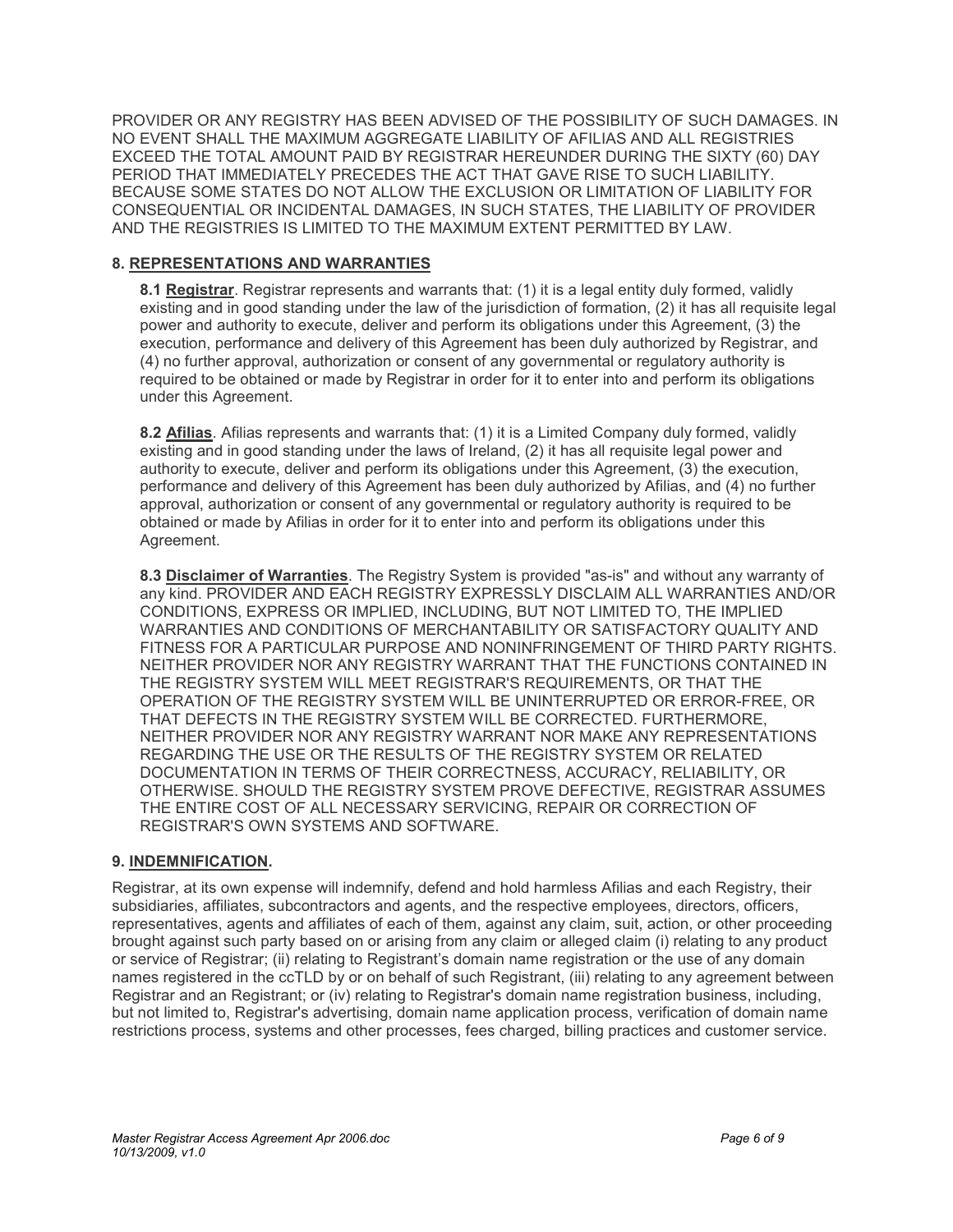#### **10. MISCELLANEOUS.**

**10.1. Third Party Beneficiaries; Relationship of The Parties.** Except as provided in the preceding sentence, this Agreement does not provide and shall not be construed to provide third parties (i.e., non-parties to this Agreement), including any Registrant, with any remedy, claim, cause of action or privilege. Nothing in this Agreement shall be construed as creating an employer-employee or agency relationship, a partnership or a joint venture between the parties.

**10.2. Force Majeure.** Neither Afilias nor any Registry shall be responsible for any failure to perform any obligation or provide service hereunder (except for any payment obligations) because of any Act of God, strike, work stoppage, governmental acts or directives, war, riot or civil commotion.

**10.3. Further Assurances.** Each Party hereto shall execute and/or cause to be delivered to each other Party hereto such instruments and other documents, and shall take such other actions, as such other Party may reasonably request for the purpose of carrying out or evidencing any of the transactions contemplated by this Agreement.

**10.4. Amendment in Writing.** Except as otherwise provided herein, any amendment or supplement to this Agreement shall be in writing and duly executed by both Parties.

**10.5. Dispute Resolution; Choice of Law; Venue.** This Agreement is to be construed in accordance with and governed by the internal laws of Ireland without giving effect to any choice of law rules. Any legal action or other legal proceeding relating to this Agreement or the enforcement of any provision of this Agreement shall be brought or otherwise commenced in any court located in Ireland. Each Party to this Agreement expressly and irrevocably consents and submits to the jurisdiction and venue of each state and federal court located in Ireland in connection with any such legal proceeding.

**10.6. Notices.** Any notice or other communication required or permitted to be delivered to any Party under this Agreement shall be in writing and shall be deemed properly delivered, given and received when delivered (by hand, by registered mail, by courier or express delivery service, by e-mail or by telecopier during business hours) to the address or telecopier number set forth beneath the name of such Party below, unless party has given a notice of a change of address in writing:

if to Registrar:

 $\frac{1}{2}$  ,  $\frac{1}{2}$  ,  $\frac{1}{2}$  ,  $\frac{1}{2}$  ,  $\frac{1}{2}$  ,  $\frac{1}{2}$  ,  $\frac{1}{2}$  ,  $\frac{1}{2}$  ,  $\frac{1}{2}$  ,  $\frac{1}{2}$  ,  $\frac{1}{2}$  ,  $\frac{1}{2}$  ,  $\frac{1}{2}$  ,  $\frac{1}{2}$  ,  $\frac{1}{2}$  ,  $\frac{1}{2}$  ,  $\frac{1}{2}$  ,  $\frac{1}{2}$  ,  $\frac{1$  $\mathcal{L}_\mathcal{L} = \{ \mathcal{L}_\mathcal{L} \}$  , where  $\mathcal{L}_\mathcal{L} = \{ \mathcal{L}_\mathcal{L} \}$  , where  $\mathcal{L}_\mathcal{L} = \{ \mathcal{L}_\mathcal{L} \}$  , where  $\mathcal{L}_\mathcal{L} = \{ \mathcal{L}_\mathcal{L} \}$  $\frac{1}{2}$  ,  $\frac{1}{2}$  ,  $\frac{1}{2}$  ,  $\frac{1}{2}$  ,  $\frac{1}{2}$  ,  $\frac{1}{2}$  ,  $\frac{1}{2}$  ,  $\frac{1}{2}$  ,  $\frac{1}{2}$  ,  $\frac{1}{2}$  ,  $\frac{1}{2}$  ,  $\frac{1}{2}$  ,  $\frac{1}{2}$  ,  $\frac{1}{2}$  ,  $\frac{1}{2}$  ,  $\frac{1}{2}$  ,  $\frac{1}{2}$  ,  $\frac{1}{2}$  ,  $\frac{1$  $\frac{1}{2}$  ,  $\frac{1}{2}$  ,  $\frac{1}{2}$  ,  $\frac{1}{2}$  ,  $\frac{1}{2}$  ,  $\frac{1}{2}$  ,  $\frac{1}{2}$  ,  $\frac{1}{2}$  ,  $\frac{1}{2}$  ,  $\frac{1}{2}$  ,  $\frac{1}{2}$  ,  $\frac{1}{2}$  ,  $\frac{1}{2}$  ,  $\frac{1}{2}$  ,  $\frac{1}{2}$  ,  $\frac{1}{2}$  ,  $\frac{1}{2}$  ,  $\frac{1}{2}$  ,  $\frac{1$  $\mathcal{L}_\mathcal{L} = \{ \mathcal{L}_\mathcal{L} \}$  , where  $\mathcal{L}_\mathcal{L} = \{ \mathcal{L}_\mathcal{L} \}$  , where  $\mathcal{L}_\mathcal{L} = \{ \mathcal{L}_\mathcal{L} \}$  , where  $\mathcal{L}_\mathcal{L} = \{ \mathcal{L}_\mathcal{L} \}$  $\mathcal{L}_\mathcal{L} = \{ \mathcal{L}_\mathcal{L} \}$  , where  $\mathcal{L}_\mathcal{L} = \{ \mathcal{L}_\mathcal{L} \}$  , where  $\mathcal{L}_\mathcal{L} = \{ \mathcal{L}_\mathcal{L} \}$  , where  $\mathcal{L}_\mathcal{L} = \{ \mathcal{L}_\mathcal{L} \}$ 

with a copy to:

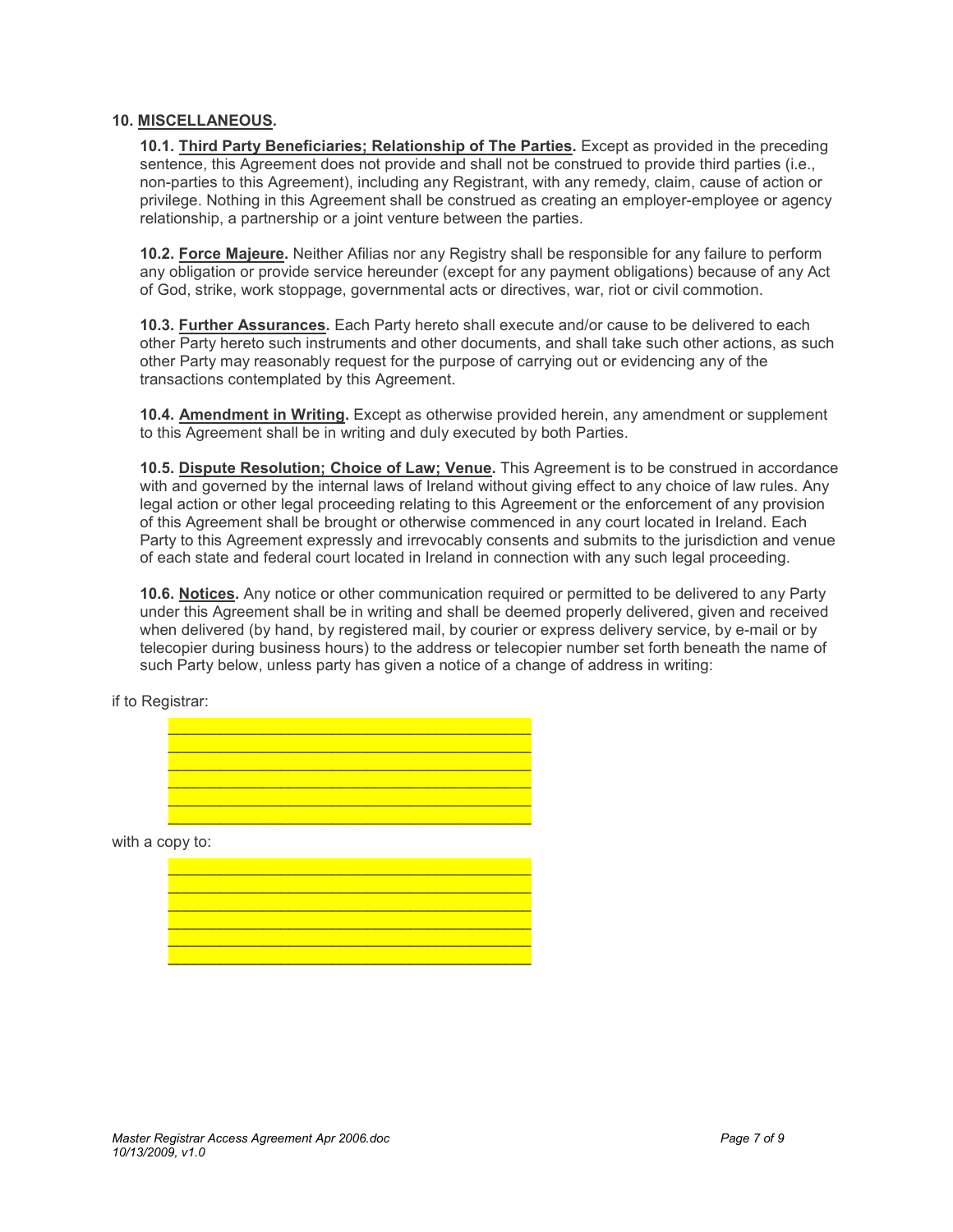if to Afilias:

Afilias Limited Office 110 52 Broomhill Road Tallaght Dublin 24 Ireland Attention: CEO Fax: +353 1 431 0557 Email: ceo@afilias.info

with a copy to:

Afilias Limited C/o Afilias USA, Inc. Building 3, Suite 105 300 Welsh Road Horsham, PA 19044 USA Attention: Legal Dept. Fax: +1 215 706 5701 Email: legal@afilias.info

**10.7. Assignment/Sublicense.** Except as otherwise expressly provided herein, the provisions of this Agreement shall inure to the benefit of and be binding upon, the successors and permitted assigns of the Parties hereto. Registrar shall not assign, sublicense or transfer its rights or obligations under this Agreement, in whole or in part, to any third person without the prior written consent of Afilias.

**10.8. Confidential Information.** Registrar agrees and acknowledges that the terms and conditions of this Agreement, including without limitation the Schedules, are the confidential and proprietary information of Afilias ("Confidential Information"). Accordingly, Registrar agrees that, during the Term of this Agreement and thereafter, Registrar shall restrict disclosure of such Confidential Information to its employees, consultants or independent contractors with a need to know and not disclose such Confidential Information to any other party without prior written approval of Afilias. Notwithstanding the foregoing, it shall not be a breach of this Agreement for Registrar to disclose Confidential Information if required to by law or in a judicial or other governmental investigation proceeding, provided that Afilias has been given prior notice.

**10.9. Press Releases; Public Statements; Disclosure of Terms.** Except for such disclosures as are required by law, no public announcements or other public statements (including in any press conference, trade publication, marketing materials or otherwise), and no disclosure to any third party with respect to the existence, subject matter and/or terms of this Agreement shall be made by Registrar without the prior written approval of Afilias.

**10.10. Delays or Omissions; Waivers.** No failure on the part of Afilias or any Registry to exercise any power, right, privilege or remedy under this Agreement, and no delay on the part of Afilias or any Registry in exercising any power, right, privilege or remedy under this Agreement, shall operate as a waiver of such power, right, privilege or remedy; and no single or partial exercise or waiver of any such power, right, privilege or remedy shall preclude any other or further exercise thereof or of any other power, right, privilege or remedy. Neither Afilias nor any Registry shall be deemed to have waived any claim arising out of this Agreement, or any power, right, privilege or remedy under this Agreement, unless the waiver of such claim, power, right, privilege or remedy is expressly set forth in a written instrument duly executed and delivered on behalf of such party; and any such waiver shall not be applicable or have any effect except in the specific instance in which it is given.